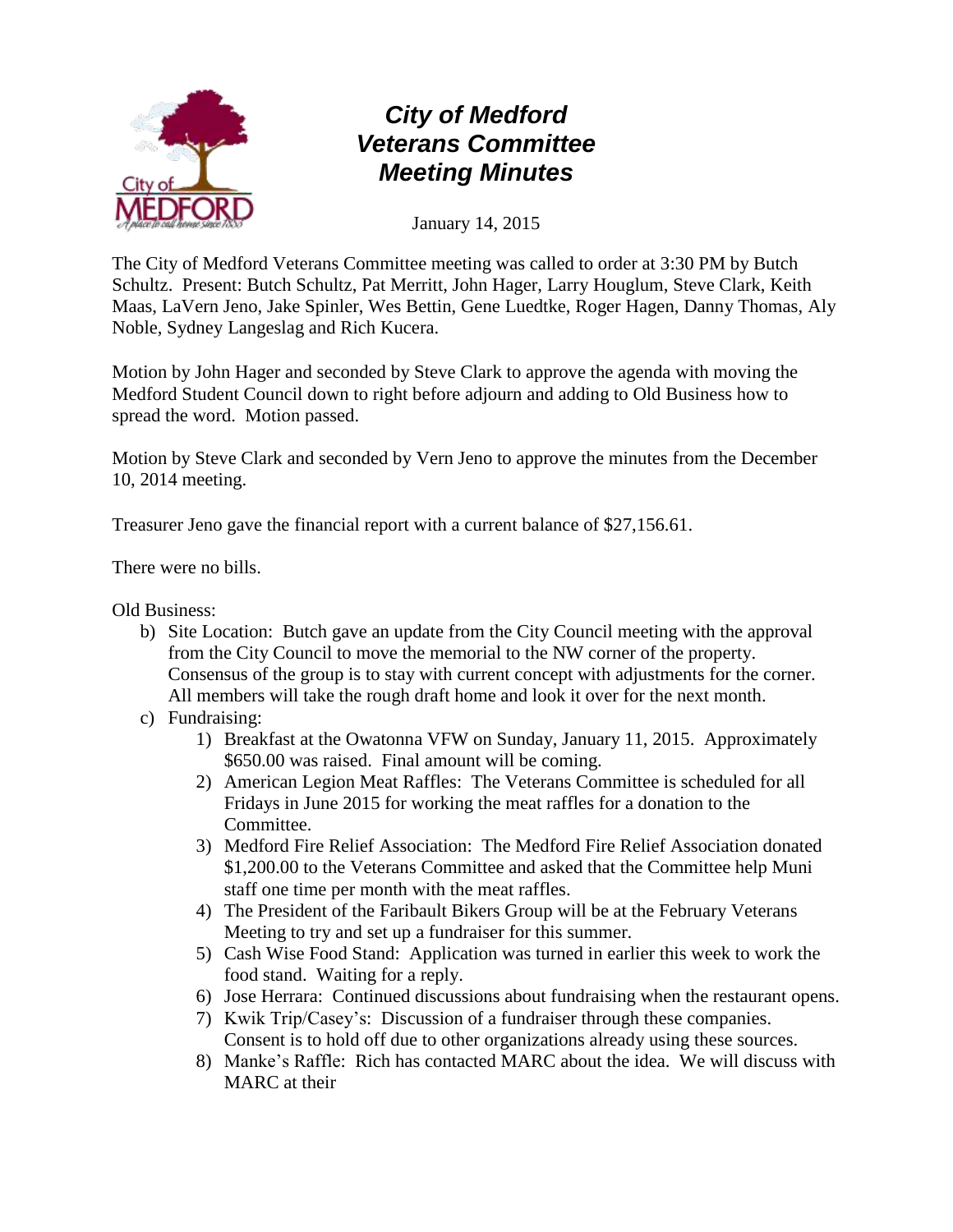- 9) Dad's Belgian Waffles: Discussion of having a breakfast. More research to be done.
- 10) Alliant Donation: Rich will look into Alliant Energy for a donation or free electricity for the Memorial.
- 11) SWCE: It was discussed that the Morristown Memorial gets free electricity from SWCE. Members will look into this as the acquisition gets closer.

New Business: None

Next Regular Veterans Committee Meeting is January 14, 2014 at 3:30 PM.

Old Business:

b) Medford Student Council representatives Aly Noble and Sydney Langeslag presented that the Student Council would like to have a spaghetti supper on Friday, February 13, 2015 at the school with all proceeds going to the Veterans Memorial. The Veterans Committee agreed to the idea. The Student Council will place an ad in the CAST and members of the Veterans Committee will be helping at the supper.

Motion by John Hager and seconded by Vern Jeno to adjourn at 5:00 PM. Motion passed.

# *City of Medford Veterans Committee Meeting Minutes*

February 11, 2015

The City of Medford Veterans Committee meeting was called to order at 4:00 PM by Butch Schultz. Present: Butch Schultz, Pat Merritt, John Hager, Larry Houglum, Steve Clark, Roger Hagen, Danny Thomas, and Rich Kucera.

Motion by Roger Hagen and seconded by Steve Clark to approve the agenda with adding a to new business for discussion of ordering materials. Motion passed.

Motion by Steve Clark and seconded by Roger Hagen to approve the minutes from the January 14, 2015 meeting.

Treasurer report: Current balance of \$28,400.94.

There were no bills.

Old Business:

- a) Medford Student Council Supper: Supper is Friday, February 13 at the Medford School. Members will be there at 4:00 PM. They have planned for 300 meals.
- b) Butch gave the committee an update on the design. Motion by Steve Clark and seconded by Roger Hagen to accept the design and get plans made. Motion passed.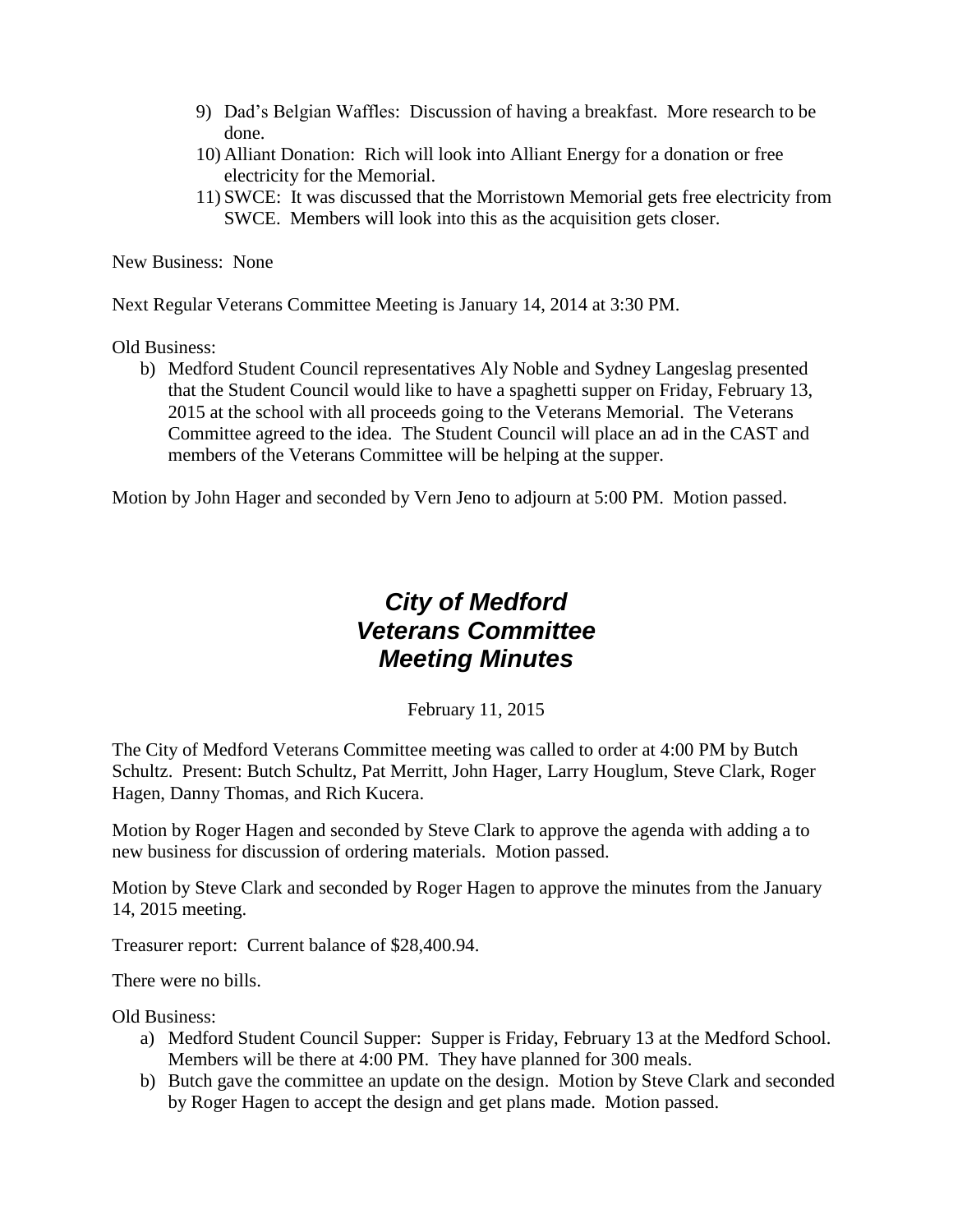- c) Fundraising:
	- a. American Legion Meat Raffles: The Veterans Committee is scheduled for all Fridays in June 2015 for working the meat raffles for a donation to the Committee.
	- b. The committee is helping at the Municipal Liquor Store the third Fridays of every month with meat raffles.
	- c. The President of the Faribault Bikers Group did not show. Danny will invite him to the March meeting.
	- d. Cash Wise Food Stand: Application was turned in. Waiting for a reply.
	- e. Jose Herrara: Continued discussions about fundraising when the restaurant opens.
	- f. Manke's Raffle: Rich has contacted MARC about the idea. May have a business willing to donate the garden tractor for the raffle. More information to come.
	- g. Whistlestop Diner: Butch will ask for a representative to come to next month's meeting to discuss doing a fundraiser.

New Business:

a) Materials Discussion: Motion by Steve Clark and seconded by Roger Hagen to get 10 more approved names for the memorial name stones for a total of 35 and then order the name stones. Motion passed.

Next Regular Veterans Committee Meeting is March 11, 2014 at 4:00 PM.

Motion by Roger Hagen and seconded by John Hager to adjourn at 4:50 PM. Motion passed.

## *City of Medford Veterans Committee Meeting Minutes*

#### March 11, 2015

The City of Medford Veterans Committee meeting was called to order at 4:00 PM by Butch Schultz. Present: Jacob Spinler, Mark Dressel, Vern Jeno, Butch Schultz, Roger Hagen, Pat Merritt, Unknown Name, Steve Clark, John Hager, Wesley Bettin, Keith Maas, Rich Kucera and 3 representatives from Bikers Against Child Abuse (BACA).

Motion by John Hager and seconded by Steve Clark to approve the agenda. Motion passed.

Motion by Steve Clark and seconded by Vern Jeno to approve the minutes from the February 11, 2015 meeting and the February 23, 2015 minutes with the addition of Pat Merritt to the record. Motion passed.

Treasurer report: Current balance of \$25,636.64.

There were no new bills.

Old Business: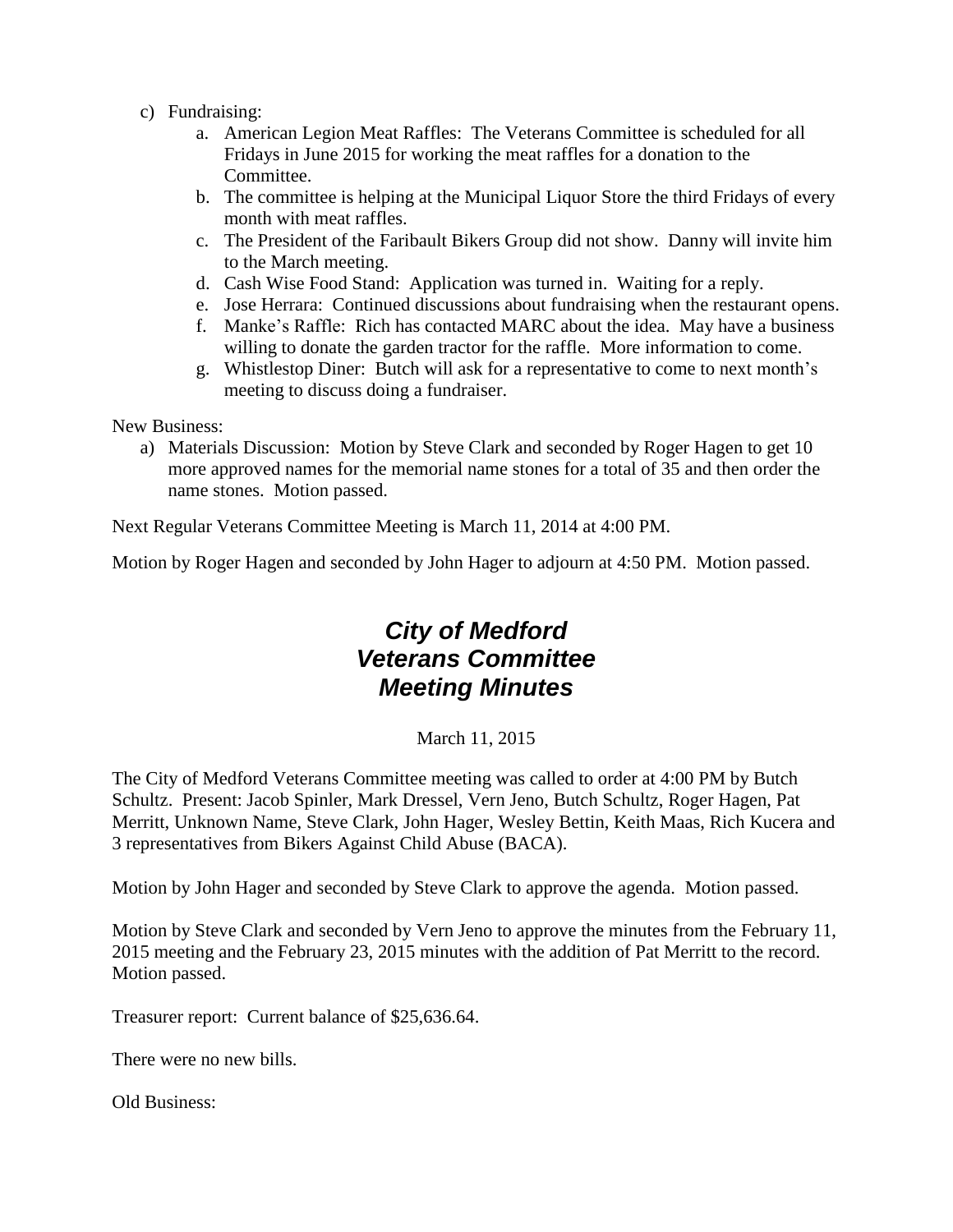- a) MARC Raffle: Rich gave an update from the February 25 MARC meeting asking MARC to have a raffle with proceeds to benefit the Veterans Memorial Committee. Motion by Vern Jeno and seconded by John Hager to wait on the raffle of a lawn tractor until early 2016. Motion passed. After discussion, motion by Steve Clark and seconded by John Hager to work with MARC to raffle a grill, outdoor dining set, and cash for this raffle. Motion passed.
- b) BACA: The group is willing to work with the Veterans to do a joint fundraiser. The groups could host a ride and split proceeds. Discussion of a date. BACA would like at least a 2 month notice for advertising. At least a representative will come to the April meeting to continue discussions.
- c) Whistlestop Diner: Butch will ask for a representative to come to next month's meeting to discuss doing a fundraiser.
- d) Cash Wise Food Stand Update: Should hear in a week or so what the schedule is.
- e) American Legion Meat Raffles: The Veterans Committee is scheduled for all Fridays in June 2015 for working the meat raffles for a donation to the committee.
- f) Medford Muni Meat Raffles: The committee is helping on the third Friday of each month in 2015 with meat raffles.

New Business:

- b) Future Fundraisers:
	- a. Keith will work with a representative from the All School Reunion to help spread the word about the memorial.
	- b. Possibility of doing a fall raffle.

Next Regular Veterans Committee Meeting is April 8, 2014 at 4:00 PM.

Motion by John Hager and seconded by Roger Hagen to adjourn at 5:00 PM. Motion passed.

#### *City of Medford Veterans Committee Meeting Minutes*

April 8, 2015

The City of Medford Veterans Committee meeting was called to order at 4:00 PM by Butch Schultz. Present: John Hager, Steve Clark, Gene Luedtke, Vern Jeno, Jacob Spinler, Unreadable, Danny Thomas, Pat Merritt, Keith Maas, Wes Bettin, Linda Dusek and 3 members from Bikers Against Child Abuse (BACA).

Motion by Vern Jeno and seconded by John Hager to approve the agenda. Motion passed.

Motion by John Hager and seconded by Vern Jeno to approve the minutes from the March 11, 2015 meeting. Motion passed.

Treasurer report: Current balance of \$30,150.81.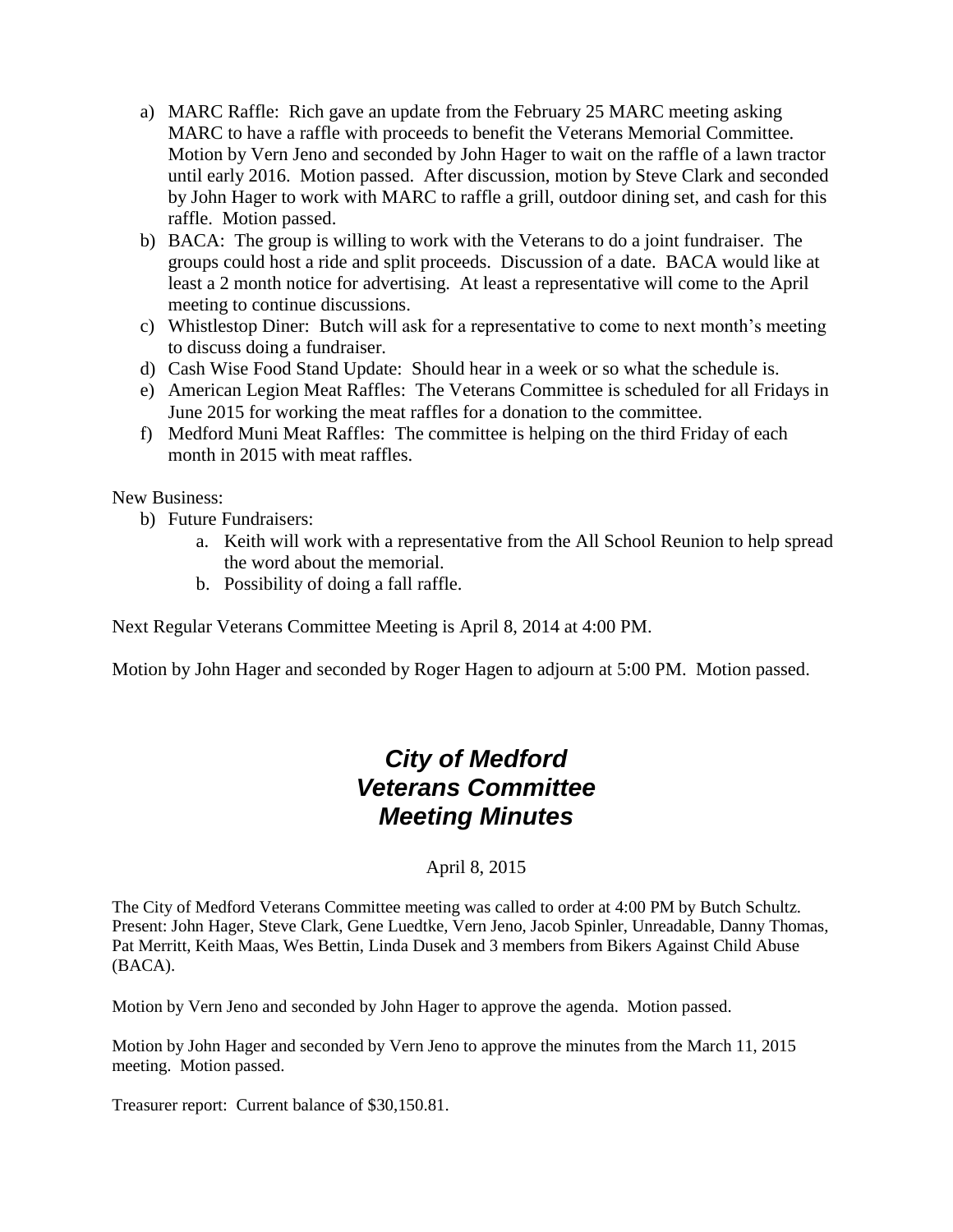There were no new bills.

Old Business:

- g) BACA: They will be checking their schedule on doing a bike ride on August 8, 2015 and get back to Butch.
- h) Construction Update: Backstop removal is complete. Site lay out is planned for April 9, 2015 at 12:30 PM. Gene will be getting the lights for the flags. Members will find in ground lighting and purchase for the concrete.
- i) MARC Raffle: Medford City Council approved the raffle request and it is now at the state office for approval. Butch will work on getting raffle tickets made.
- j) Whistlestop Diner: No update.
- k) Cash Wise Food Stand: No update.
- l) American Legion Meat Raffles: The Veterans Committee is scheduled for all Fridays in June 2015 for working the meat raffles for a donation to the committee.
- m) Medford Muni Meat Raffles: The committee is helping on the third Friday of each month in 2015 with meat raffles.
- n) All School Reunion Update: Mayor Nelson would like some of the veterans present at the all school reunion to promote the memorial.
- o) Fall Raffle Ideas: Possibility of doing a raffle with August 8, 2015 BACA ride.

New Business:

- c) Future Fundraisers: No update.
- d) Concrete Bids: 2 bids were obtained for the concrete work for the memorial. Motion by Roger Hagen and second by John Hager to recommend the City approve the bid from RK & T Construction, Inc. for \$5,300.00. Motion passed
- e) Linda Dusek: J&L Collision will be hosting a car show on August 8, 2015 with proceeds to benefit the Veterans Memorial. She asked that representatives from the Veterans Memorial Committee be in attendance.

Next Regular Veterans Committee Meeting is May 13, 2015 at 4:00 PM.

Motion by John Hager and seconded by Roger Hagen to adjourn at 5:00 PM. Motion passed.

#### *City of Medford Veterans Committee Meeting Minutes*

#### May 13, 2015

The City of Medford Veterans Committee meeting was called to order at 4:00 PM by Butch Schultz. Present: John Hager, Steve Clark, Vern Jeno, Roger Hagen, Gene Luedtke, Pat Merritt, Keith Maas, and Rich Kucera.

Motion by Steve Clark and seconded by Roger Hagen to approve the agenda. Motion passed.

Motion by Steve Clark and seconded by John Hager to approve the minutes from the April 8, 2015 meeting. Motion passed.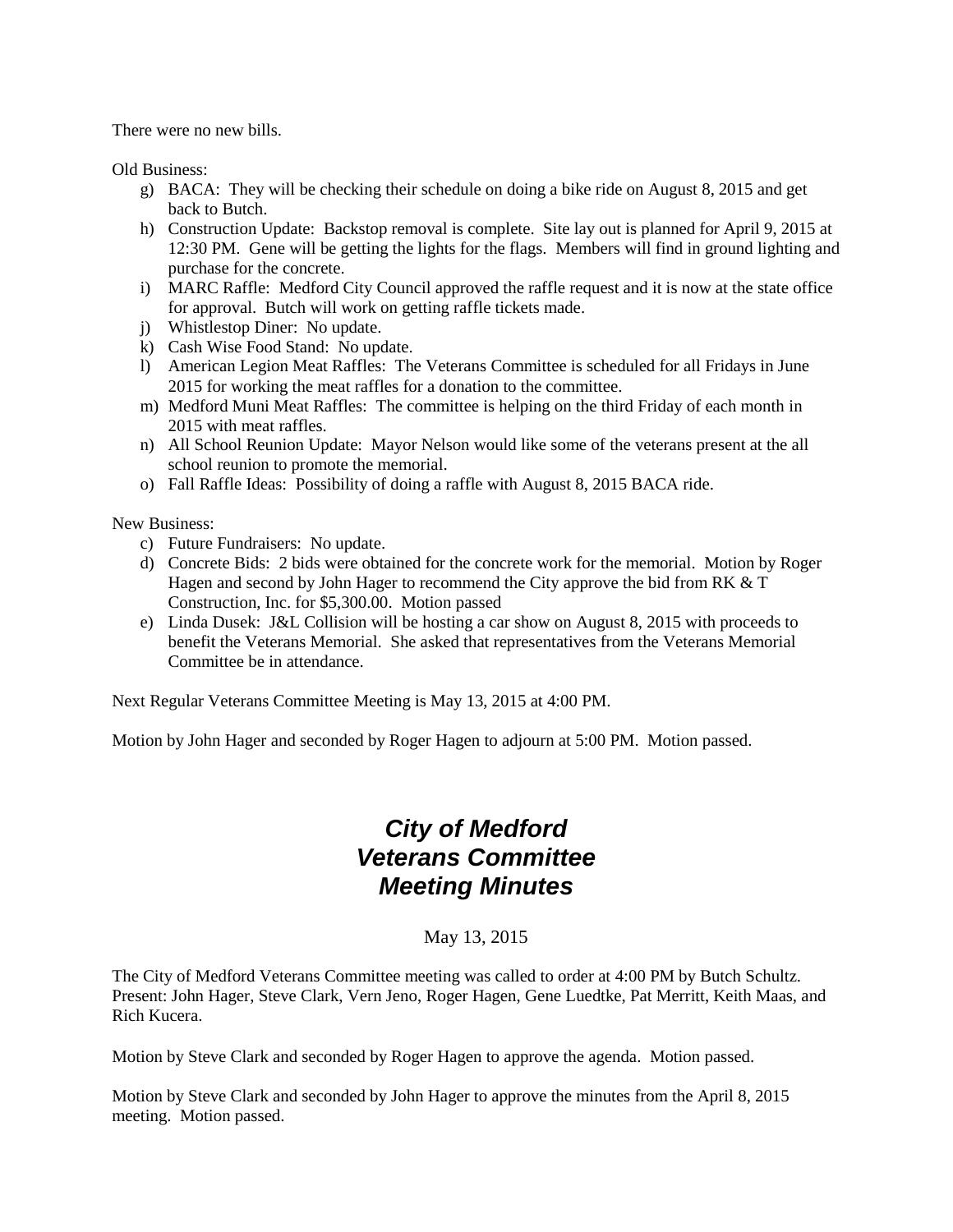Treasurer report: Motion by John Hager and seconded by Roger Hagen to pay: Insty-Prints: \$73.68, SearchLighting.com: \$1,999.80, Affordable Quality Lighting Inc: \$483.99, Affordable Quality Lighting Inc: \$499.97. Motion passed. Current balance of \$30,521.46.

Old Business:

- p) BACA: No update
- q) Construction Update: Footings to be installed tomorrow, set flag poles, Gene will install lighting, and then final concrete pour.
- r) MARC Raffle: Need to keep selling tickets.
- s) Whistlestop Diner: No update.
- t) Cash Wise Food Stand: Butch will coordinate days with Troy from Cash Wise and get back to the committee.
- u) American Legion Meat Raffles: The Veterans Committee is scheduled for all Fridays in June 2015 for working the meat raffles for a donation to the committee.
- v) Medford Muni Meat Raffles: The committee is helping on the third Friday of each month in 2015 with meat raffles.
- w) All School Reunion Update: Keith gave an update to the committee. All School Reunion will be sending out a notice and will include the Veterans Memorial in the notice. The reunion would also like members of the committee to be at the school on Saturday, June 20, 2015 from 2:00 PM to 8:00 PM to coincide with the hours the school is open.
- x) Fall Raffle Ideas: Discussion of asking MARC to assist with a gun raffle in the fall. Keith will discuss with Craig and the City Council about possibility of having the gun on display at the Muni.

New Business:

- f) Future Fundraisers:
	- a. The Veterans Committee is invited to a school concert on Wednesday, May 27, 2015 at 7:00 PM for recognition and any free will donations.
	- b. Members have been requested to give a 5 minute presentation at the Veterans Roundtable in June in request for a donation. Members will be going and giving a presentation.
- g) Engraving on name stones: Discussion about what is to be engraved on the name memorial stones. Motion by Steve Clark and seconded by John Hager to add the years in service to the name memorial stone for all people. Motion passed

Next Regular Veterans Committee Meeting is June 10, 2015 at 4:00 PM.

Motion by Vern Jeno and seconded by John Hager to adjourn at 4:50 PM. Motion passed.

## *City of Medford Veterans Committee Meeting Minutes*

#### June 10, 2015

The City of Medford Veterans Committee meeting was called to order at 4:00 PM by Butch Schultz. Present: John Hager, Steve Clark, Vern Jeno, Roger Hagen, Gene Luedtke, Pat Merritt, Keith Maas, Danny Thomas, Ben McAdams, Jacob Spinler, and Amber Kniefel.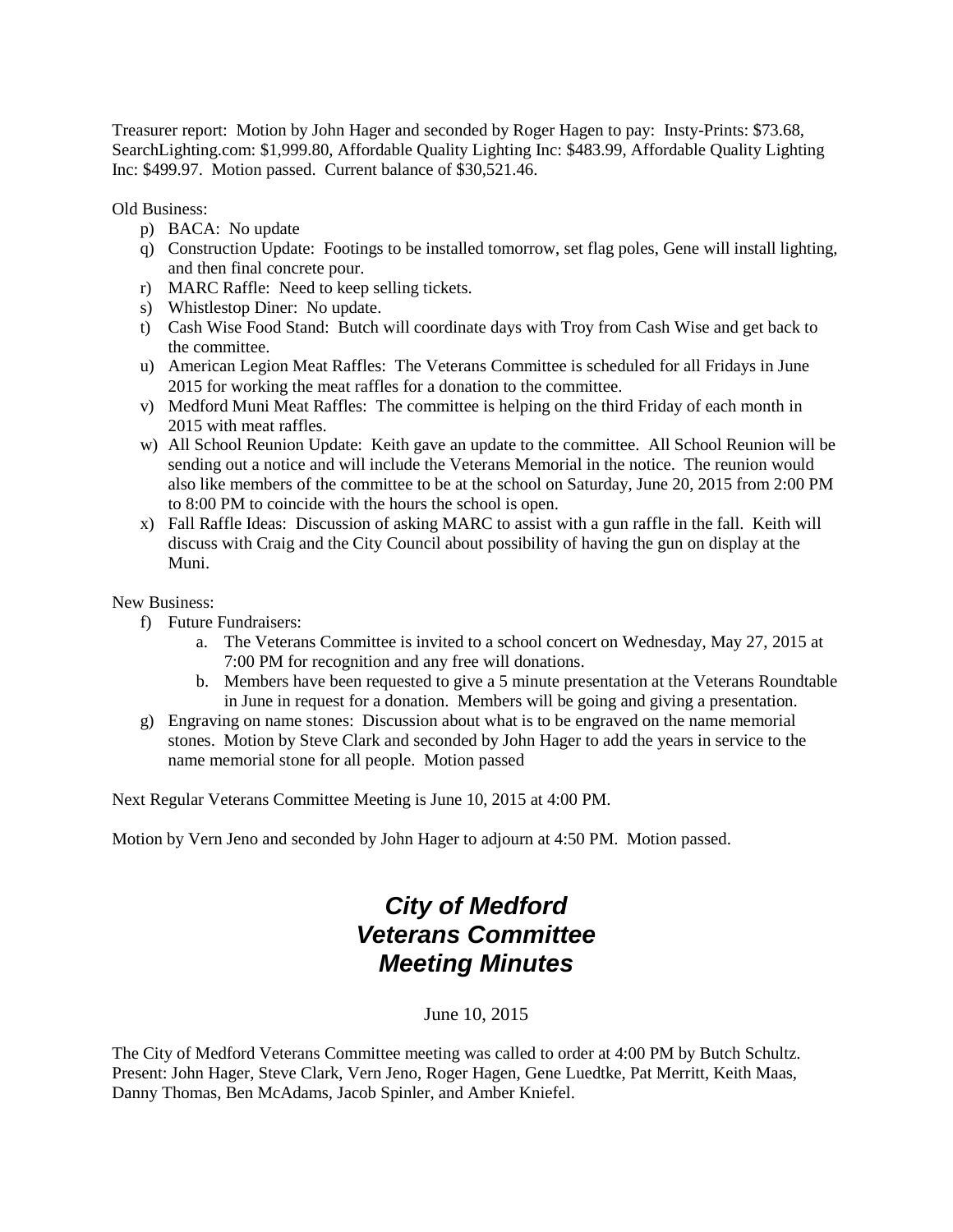Motion by John Hager and seconded by Roger Hagen to approve the agenda. Motion passed. Note that the new business was moved up before the old business due to Kniefel needing to leave once the new business was discussed.

Motion by Roger Hagen and seconded by John Hager to approve the minutes from the May 13, 2015 meeting. Motion passed.

Treasurer report: Motion by Butch Schultz and seconded by Steve Clark to accept the Treasurer Report as presented. Motion passed.

New Business:

h) ADA Access to the Memorial Site – Discussion on making a handicap accessible curb cut at the corner for access to the Memorial.

Motion by Roger Hagan and seconded by John Hager approving the ADA accessible corner at the Memorial. Motion passed.

i) Bylaws – Kniefel spoke with the Steele County Veterans Office and was advised to share with the group the need to establish bylaws for the Veterans Committee. The bylaws would guide the decisions made for the Memorial. Kniefel suggests the committee research other city's bylaws and present to the group.

Motion by Roger Hagen and seconded by John Hager to research bylaws from other towns. Motion passed.

j) Future Fundraisers – there are no new fundraiser ideas at this time. The MARC raffle tickets for the Straight River Days drawing will all be sold prior to the deadline.

The gun raffle will continue to be looked at for the fall fundraiser.

Old Business:

y) Engraving on Name Stones – A final decision needs to be made on the what the group would like to be engraved on the monuments. Kniefel talked with Owatonna Monument and Granite and shared with the group different options.

Motion by Steve Clark and seconded by Vern Jeno to leave the information to be engraved on the monuments to the name and branch of service. Motion passed.

z) The committee needs to pick a date to use every year for the deadline to collect new names for engraving at the site.

Motion by Butch Schultz and seconded by John Hager to have June 30 of each year be the engraving deadline. Motion passed.

aa) Medford High School Choir Concert raised \$500.00 for the Veterans Memorial.

Next Regular Veterans Committee Meeting is July 8, 2015 at 4:00 PM.

Motion by John Hager and seconded by Butch Schultz to adjourn the meeting. Motion passed.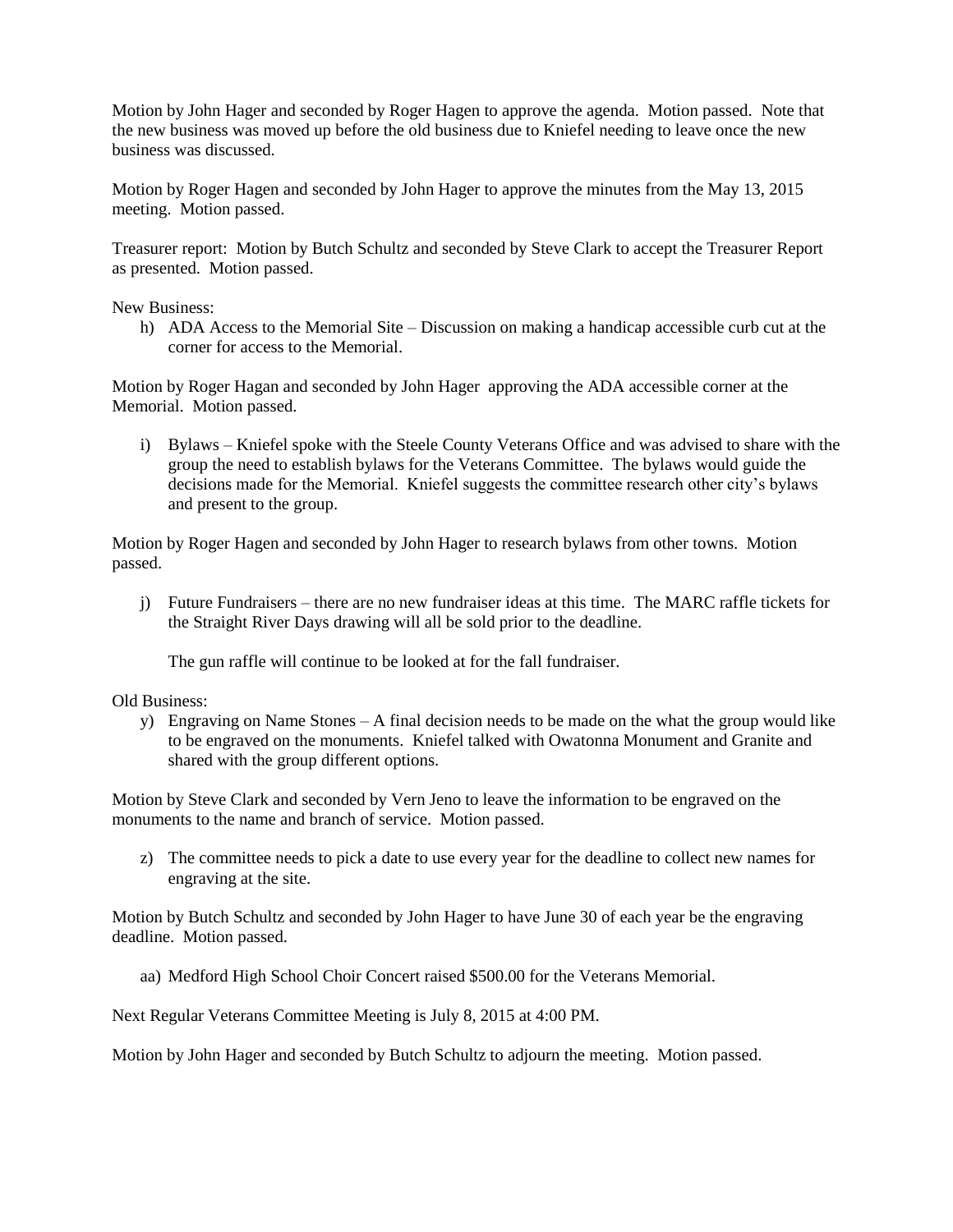July 8, 2015

The City of Medford Veterans Committee meeting was called to order at 4:00 PM by Butch Schultz. Present: John Hager, Steve Clark, Vern Jeno, Roger Hagen, Gene Luedtke, Ben McAdams, Danny Thomas, Keith Maas, Amber Kniefel and Rich Kucera.

Motion by Vern Jeno and seconded by John Hager to approve the agenda with the addition of a dedication day and the Hagen Excavation invoice under bills. Motion passed.

Motion by John Hager and seconded by Roger Hagen to approve the minutes from the April 8, 2015 meeting. Motion passed.

Treasurer report: Balance of \$24,403.21

Bills:

Motion by John Hager and seconded by Butch Schultz to pay: Jeno – Veterans Memorial Arch - \$1,731.99

Larry Houglum – bolts for the arch - \$75.26 Motion passed.

Motion by Vern Jeno and seconded by John Hager to pay Gene Luedtke \$326.10 for lighting materials. Ayes: Hager, Clark, Jeno and Hagen. Nays: Schultz. Motion passed.

Motion by John Hager and seconded by Vern Jeno to pay RK& T Construction, Inc. \$8,420.00. Motion passed.

Motion by Butch Schultz and seconded by John Hager to pay Hagen Excavation \$1,000.00. Motion passed.

Old Business:

- bb) ADA access: Motion by Butch Schultz and seconded by Roger Hagen to hire RK & T Construction, Inc. to install ADA accessible entrance for \$1,000.00. Motion passed.
- cc) Construction Update: Discussion on the donation sign. Will continue to discuss at the next meeting.
- dd) Bylaws Update: No news.
- ee) Fall Raffle Ideas: Special meeting next week to discuss.
- ff) Medford Muni Meat Raffles are still going every third Friday of the month.
- gg) Veteran's Memorial Car Show will be August 8, 2015 sponsored by J & L Collision & Sales Inc.

New Business:

- k) Discussion on the text lay out on the name stones.
- l) Thank you cards…Group to work on.
- m) Roger Hagen will find out if the Honor guard is available on Veterans Day for a dedication ceremony for the Memorial.

Special Veterans Committee Meeting is July 15, 2015 at 4 pm to discuss the gun raffle.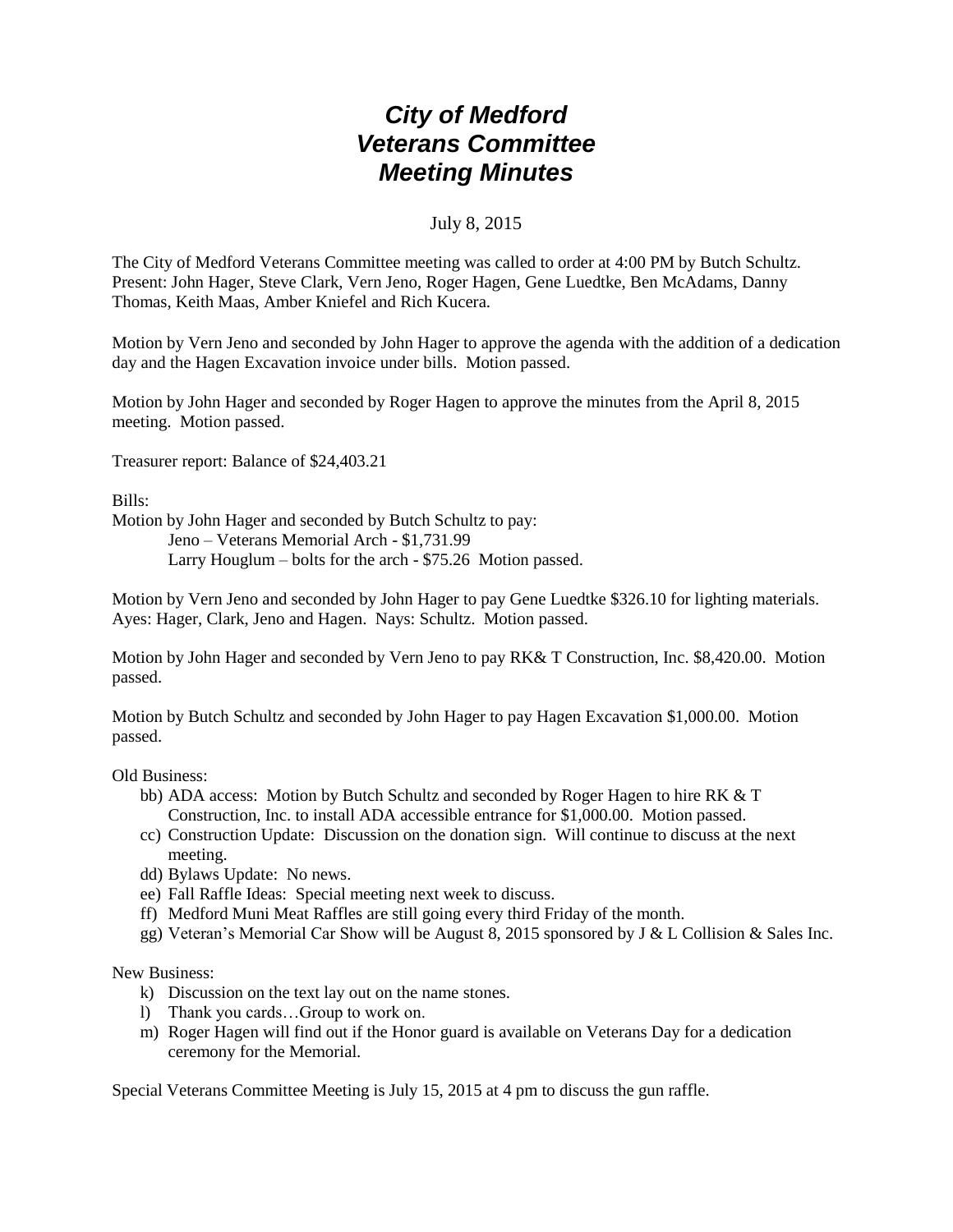Next Regular Veterans Committee Meeting is August 12, 2015 at 4:00 PM.

Motion by Vern Jeno and seconded by Roger Hagen to adjourn at 4:40 PM. Motion passed.

# *City of Medford Veterans Committee Special Meeting Minutes*

#### July 15, 2015

The City of Medford Veterans Committee meeting was called to order at 4:00 PM by John Hager.

Members Present: John Hager, Steve Clark, and Vern Jeno.

Others in Attendance: Gene Luedtke and Danny Thomas.

Motion by Vern Jeno and seconded by Steve Clark to approve the special meeting agenda as presented. Motion passed.

The purpose of this special meeting is to discuss the details needed to apply to the State for a gambling permit to run a gun raffle.

The Board needs to decide on three main items to proceed.

1. Total value of the prizes.

Motion by John Hager, seconded by Vern Jeno to approve to spend up to \$2,000.00 on the guns for the raffle. Motion Carried.

2. Price to sell each ticket for.

Motion by Steve Clark, seconded by Vern Jeno to approve to sell the tickets for \$20.00 each. Motion Carried.

3. Total number of tickets to be sold.

Motion by Steve Clark, seconded by Vern Jeno to approve to sell 250 tickets. Motion Carried.

The information will go to the MARC Board next and for final approval from the City Council on July 27, 2015.

Motion by Vern Jeno and seconded by Steve Clark to adjourn at 4:15 PM. Motion Carried.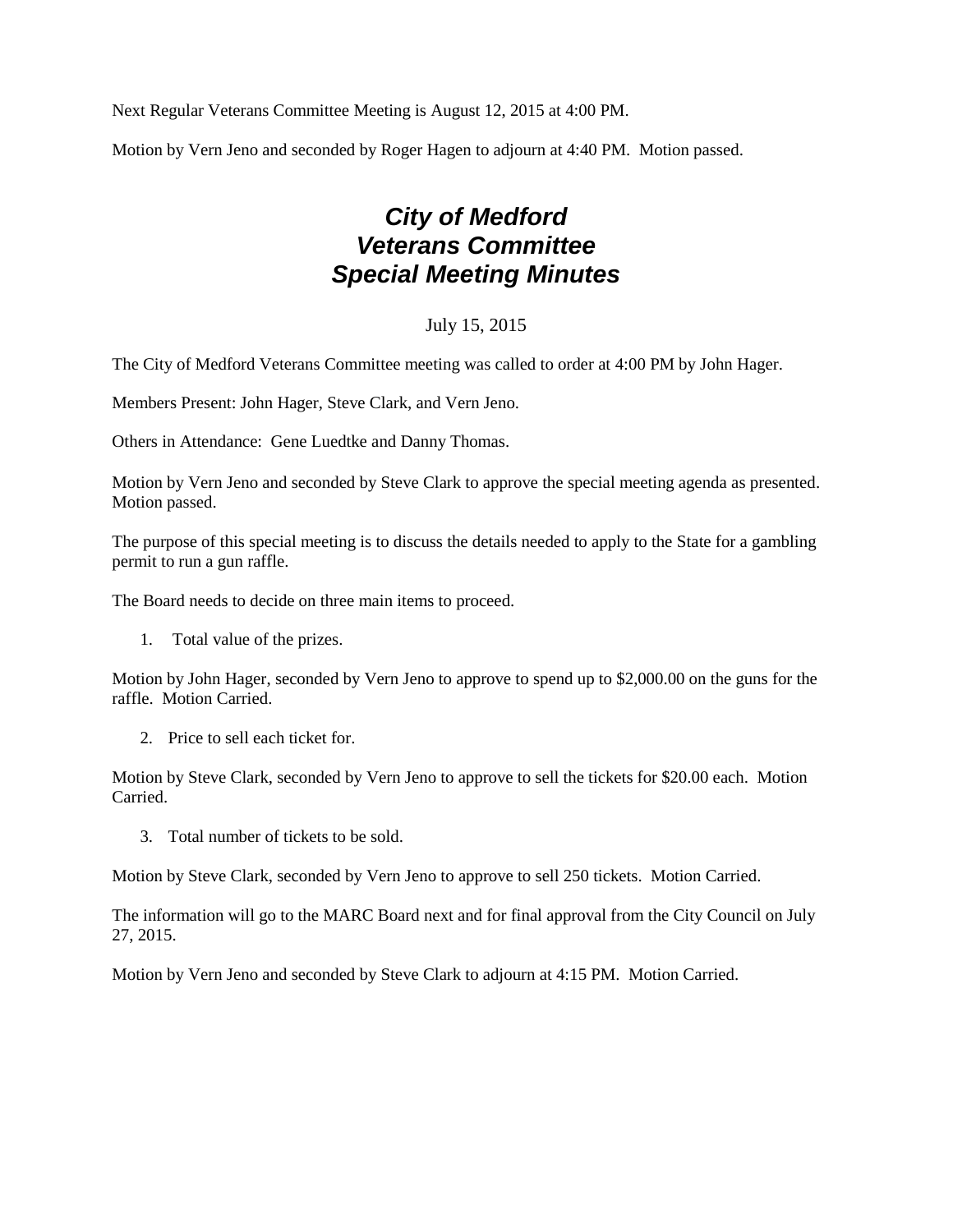August 12, 2015

The City of Medford Veterans Committee meeting was called to order at 4:00 PM by Butch Schultz. Present: John Hager, Steve Clark, Roger Hagen, Gene Luedtke, Jason & Linda Dusek, Jacob Spinler, Pat Merritt, Ben McAdams, Keith Maas and Rich Kucera.

Motion by John Hager and seconded by Steve Clark to approve the agenda with the addition of 8b) Monument Stone. Motion passed.

Jason and Linda Dusek presented a check to the Veterans Committee for \$1,075.00 from the Car Show. The committee thanked Jason and Linda for all their work with the car show and the generous donation.

Motion by Roger Hagen and seconded by John Hager to approve the minutes from the July 8, 2015 and July 15, 2015 meeting. Motion passed.

Treasurer report: Balance of \$29,201.67. Committee would like to see monthly totals for donations.

Bills: None

Old Business:

- hh) Electrical/Lighting Deadline: Gene is planning to start working on completing the electrical tomorrow with completion weather dependent. Members volunteered to assist.
- ii) Construction Update
	- 1. Donation Sign: Motion by John Hager and seconded by Steve Clark to purchase two 4'x8' signs from Sign Pro in Owatonna for \$350.00 and \$80.00 in lumber from Lowes. Motion passed.
- jj) ADA access: Permit has been approved by Steele County and is back with RK&T for verification that the work can be done for the quote of \$1,000.00.
- kk) Bylaws Update: Butch gave a brief description of bylaws. Motion by Steve Clark and seconded by John Hager to approve the bylaws. Motion passed.
	- a. Bylaws:
		- i. Must have honorable discharge.
		- ii. Required number of days in active duty served according to Minnesota State Statue definition of Veteran.
		- iii. All applications are required to be approved by the Veteran's Services Office.
- ll) Gun Raffle Update: MARC has not received a response from the State of Minnesota for the application to conduct the raffle. Steve gave an update on the three guns to be awarded. Motion by John Hager and seconded by Butch Schultz to go ahead with the 3 guns Steve presented when state approval is received. Motion passed.
- mm) Thank You Cards: Board members volunteered to each take some of the donations and write Thank You letters.
- nn) Dedication Ceremony Date: Tabled
- oo) Medford Muni Meat Raffles the third Friday of every month in 2015.

New Business:

n) Name stone Update: Discussion that Amber has been working with Owatonna Granite & Monument regarding placement of the names on the stones.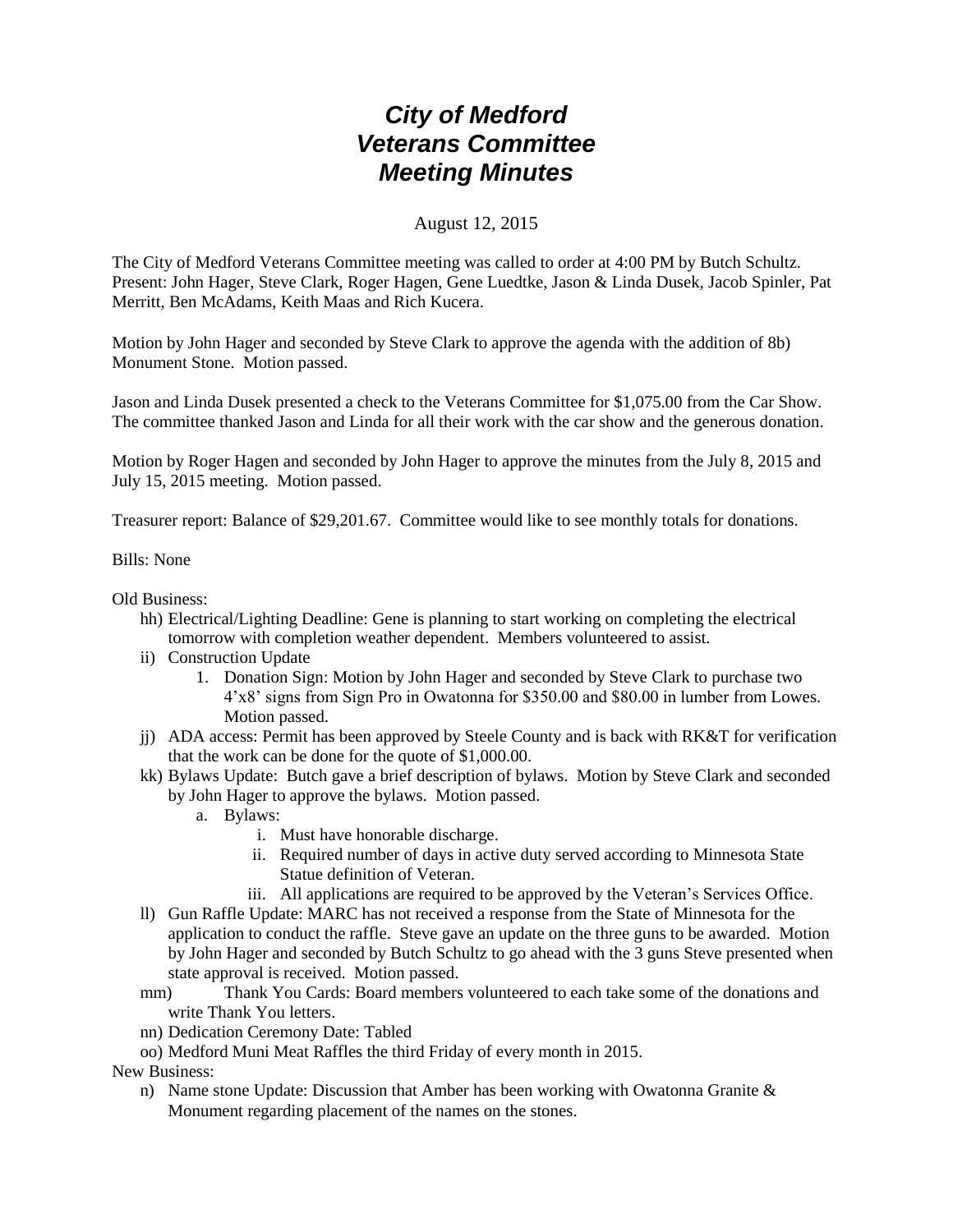o) Monument Stone: Motion by Roger Hagen and seconded by John Hager to order the monument stone for a price not to exceed \$28,225.00. Motion passed.

Next Regular Veterans Committee Meeting is September 9, 2015 at 4:00 PM.

Motion by John Hager and seconded by Steve Clark to adjourn at 4:50 PM. Motion passed.

# *City of Medford Veterans Committee Meeting Minutes*

September 9, 2015

The City of Medford Veterans Committee meeting was called to order at 4:00 PM by Butch Schultz. Present: John Hager, Steve Clark, Roger Hagen, Vern Jeno, Larry Houglum, Gene Luedtke, Ben McAdams, Danny Thomas, Keith Maas, Julie Spronk and Rich Kucera.

Motion by John Hager and seconded by Vern Jeno to approve the agenda with the moving of New Business b) Medford Senior Care to 3. Motion passed.

New Business:

b) Julie Spronk presented information about hosting a fundraiser for the Veterans Memorial at Medford Senior Care. Discussion about date to hold event. Tabled until next month so research can be done when other places are holding their events to avoid conflicts.

Motion by Steve Clark and seconded by John Hager to approve the minutes from the August 12, 2015 meeting. Motion passed.

Treasurer report: Balance of \$17,214.17. Motion by John Hager and seconded by Roger Hagen to approve the treasurers report. Motion passed.

Bills:

a) Motion by Vern Jeno and seconded by Roger Hagen to pay \$139.66 to Butch Schultz for electrical/lighting supplies. Motion passed.

Old Business:

- pp) Construction update was given.
	- 1) Motion by Steve Clark and seconded by John Hager to approve the donation sign name list as presented. Motion passed.
- qq) ADA access: RK&T is planning to complete the work in the next week for the quote of \$1,000.00.
- rr) Bylaws Update: Nothing
- ss) Gun Raffle Update: Tickets are ready and everyone is asked to sell what they can.
- tt) Dedication Ceremony Date: Tabled
- uu) Name Stone Update: Committee was informed of the final approval of the current list of names.
- vv) Medford Muni Meat Raffles the third Friday of every month in 2015.

New Business: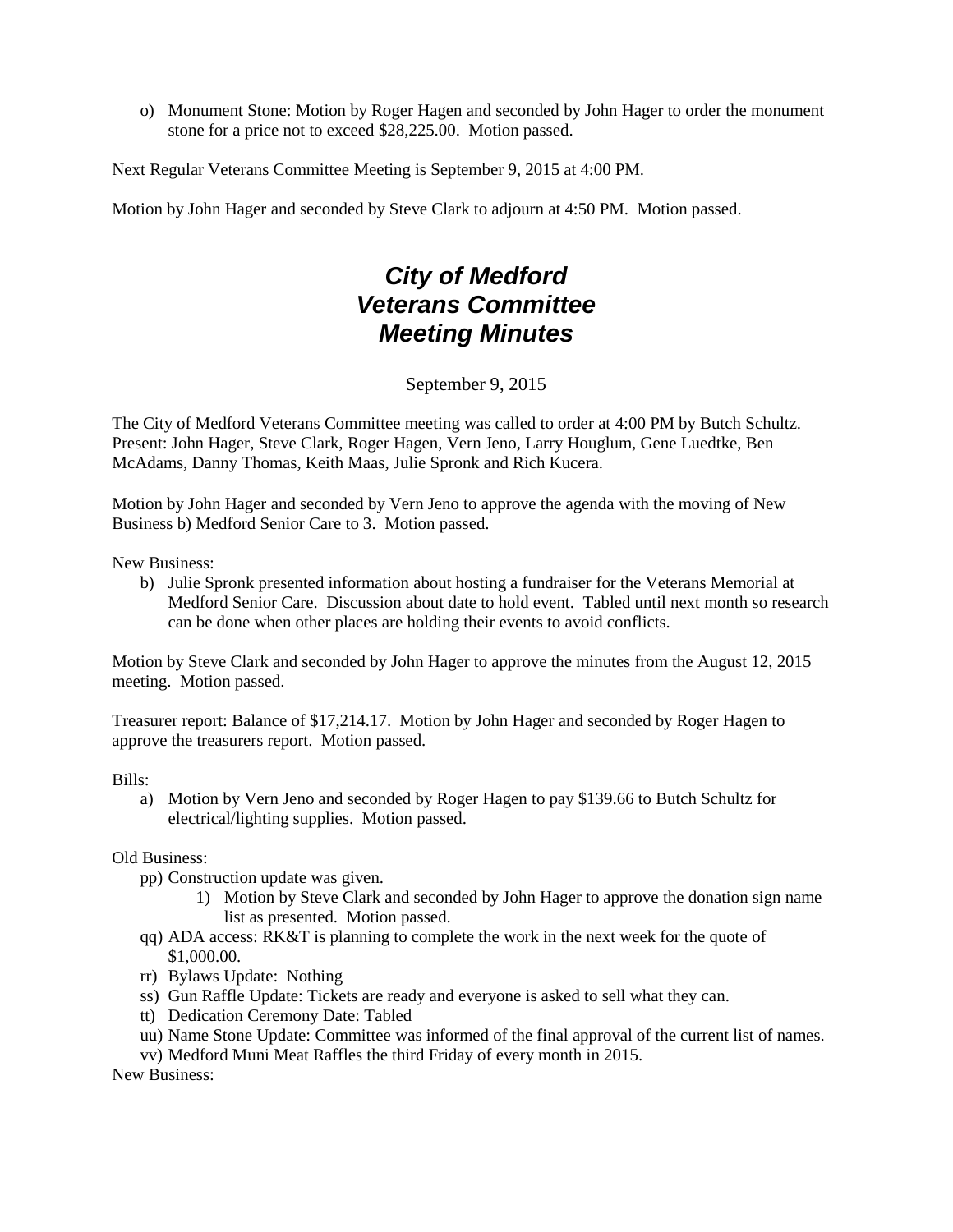- p) In Ground Lighting: Discussion about the lights that are not flush with the concrete and present a trip hazard. Committee is asking the City staff to repair one and track time and materials and report back.
- c) Top Ornament for Monument Stone: Butch will try to get a representative to come to the next meeting.
- d) Benches: Consensus of the committee is to not purchase benches and seek out donators to purchase the granite benches.

Next Regular Veterans Committee Meeting is October 14, 2015 at 4:00 PM.

Motion by Vern Jeno and seconded by John Hager to adjourn at 4:54 PM. Motion passed.

#### *City of Medford Veterans Committee Meeting Agenda*

October 14, 2015 4:00 PM

- 1) Meeting Call to Order
- 2) Approval of Agenda
- 3) Approval of Minutes from September 9, 2015 regular meeting.
- 4) Treasurers Report \$23,983.26 Currently in Veterans Memorial Fund
- 5) Bills
	- a) Owatonna Granite and Monument 2 Benches \$2,200.00
	- b) Jeno Welding & Machining Donation Sign Frame \$645.00
	- c) Sign Pro Donation Sign \$450.00
- 6) Old Business
	- a) Construction Update
		- 1. Lighting for the Archway
	- b) ADA Access Update
	- c) Gun Raffle Update
	- d) Dedication Ceremony Date
	- e) Name Stone Update
	- f) Medford Muni Meat Raffles the third Friday of every month in 2015
- 7) New Business
	- a) Memorial Landscaping
	- b) Volunteers Needed
		- 1. Installing the Donation Sign
		- 2. Cleaning of the Tablets and Benches
- 8) Next Regular Veterans Committee Meeting is scheduled for November 11, 2015 at 4:00 PM – Would the board like to change the date due to it being Veterans Day?
- 9) Adjourn